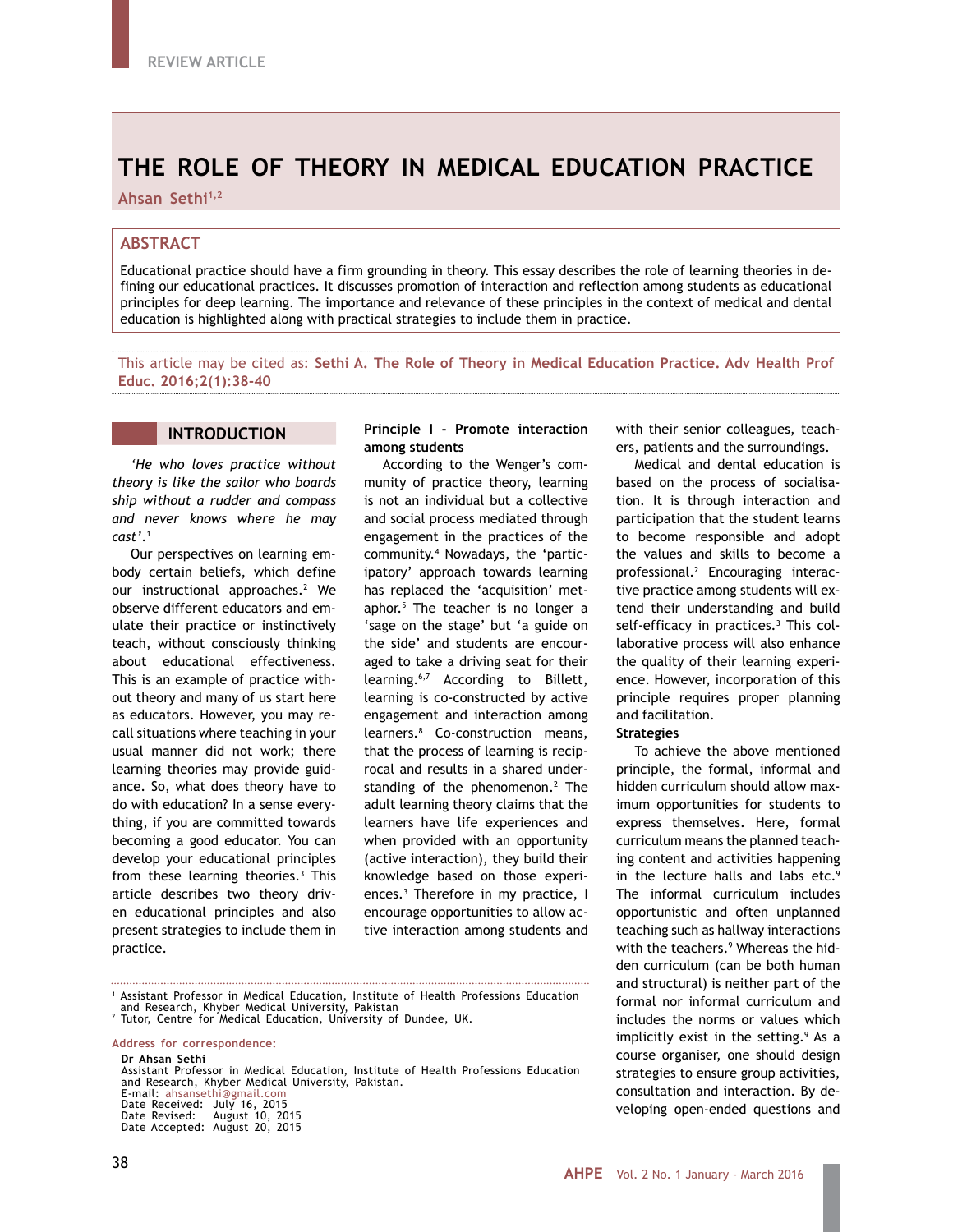posing dilemmas for the students, we can encourage higher order thinking skills (evaluation, synthesis or application of knowledge), resulting in better conceptual understanding and deep learning.<sup>10,11</sup> E-learning can also be incorporated to complement face-to-face teaching as it provides opportunities for discussion through blogs, e-portfolios and virtual classrooms. As a teacher, one can reduce hierarchical barriers, become available and flexible with the students, and encourage the development of a supportive and non-judgemental environment in the classroom.

## **Principle II - To encourage reflective practices**

Theoretical knowledge and technical competence, which is delivered without context does not always apply to the various challenges of real life practice. Understanding the existence of this theory practice gap, Schon introduced the concept of 'reflection'.12 According to Schon, an exposure to a unique situation initiates an immediate 'reflection in action', where learning occurs by applying reasoning to existing and former experiences.<sup>12</sup> However, later 'reflection on action' i.e. thinking back about, what happened and why, what else could be done, what are the learning needs and what would be the action plan to improve in future, will result in achieving mastery.3,13 So contrary to the common belief 'practice makes perfect', which only makes the behaviour permanent; it is 'practice with reflection that results in perfection'.14

Medical and dental education is a life-long learning process and health professionals should be able to reflect and exhibit self-direction, an attribute of adult learners.3 Promotion of reflection may encourage the learner to continuously self-assess and improve on an ongoing basis for lifelong exemplary practice.<sup>15</sup> Reflective learning encourages thinking and assimilation of knowledge and thus promotes educated decision making in order to solve complex healthcare problems.16,17 A reflective

practice embraces both experiential and situated learning complementing each other. $2$  It involves critical analysis of contextual experience and drawing meaning out of it, which results in deep learning .<sup>2,18</sup> **Strategies**

Although a challenge to incorporate, one can encourage reflective practices by providing students with situations exposing inconsistencies between their current understanding and new experience. Students can also keep a self-assessment log/ journal of activities to note progress, analyse performance and continuously reflect on their practice.19 Teachers can promote de-briefing after learning activities such as skill demonstration or community visits.<sup>20</sup> This process of reflection not only develops the students but it can also be a source of feedback on our teaching.3,21

# **CONCLUSION**

In a continuously changing healthcare context, I consider building on these principles important for health professionals of Pakistan. One can argue that these principles adhere to adult learning theory, which is critiqued for a lack of coherent theoretical basis<sup>22</sup> but these principles also have firm base in constructivism and social cognitive theory. $3,23$  So, in preparing competent health professionals, I aim to practice these principles. By setting this example, I hope to encourage my colleagues to derive their educational practices from sound theoretical basis thus cultivating critical thinking, analytical and problem solving skills among medical and dental students.

## **CONFLICT OF INTEREST** Author declare no conflict of interest.

# **REFERENCES**

- 1. Leonardo da Vinci. Quotation by Leonardo da Vinci. 1452-1519
- 2. Mann KV. Theoretical perspectives in medical education: past experience and future possibilities. Med Educ.

#### 2011;45(1):60-8.

- 3. Kaufman DM. Applying educational theory in practice. BMJ. 2003;326(7382):213-6.
- 4. Wenger E. Communities of practice: Learning, meaning, and identity: Cambridge university press; 1999.
- 5. Sfard A. On two metaphors for learning and the dangers of choosing just one. Educ Res. 1998;27(2):4-13.
- 6. King A. From sage on the stage to guide on the side. Coll Teach. 1993;41(1):30- 5.
- 7. Harden RM, Crosby JR. AMEE Education Guide No 20: The good teacher is more than a lecturer-the twelve roles of the teacher. Med Teach. 2000;22(4):334- 47.
- 8. Billett S. Learning through work: workplace affordances and individual engagement. J Work Learn. 2001;13(5):209-14.
- 9. Wear D, Skillicorn J. Hidden in plain sight: the formal, informal, and hidden curricula of a psychiatry clerkship. Acad Med. 2009;84(4):451-8.
- 10. Knight JK, Wood WB. Teaching more by lecturing less. Cell Biol Educ. 2005;4(4):298-310.
- 11. Oliver R. When Teaching Meets Learning: Design Principles and Strategies for Web-based Learning Environments that Support Knowledge Construction. 2000.
- 12. Schön DA. The reflective practitioner: how professionals think in action: Basic Books; 1983.
- 13. Mamede S, Schmidt HG. The structure of reflective practice in medicine. Med Educ. 2004;38(12):1302-8.
- 14. Beaubien JM, Baker DP. The use of simulation for training teamwork skills in health care: how low can you go? Qual Safety in Healthcare. 2004;13(1):i51-6.
- 15. Handscombe R. Encouraging students to develop lifelong learning. Brit J Gen Pract. 2010;60(581):940-1.
- 16. Irby DM, Cooke M, O'Brien BC. Calls for reform of medical education by the Carnegie Foundation for the Advancement of Teaching. Acad Med. 2010;85(2):220-7
- 17. Bereiter C, Scardamalia M. Surpassing ourselves: an inquiry into the nature and implications of expertise. Chicago: Open Court; 1993.